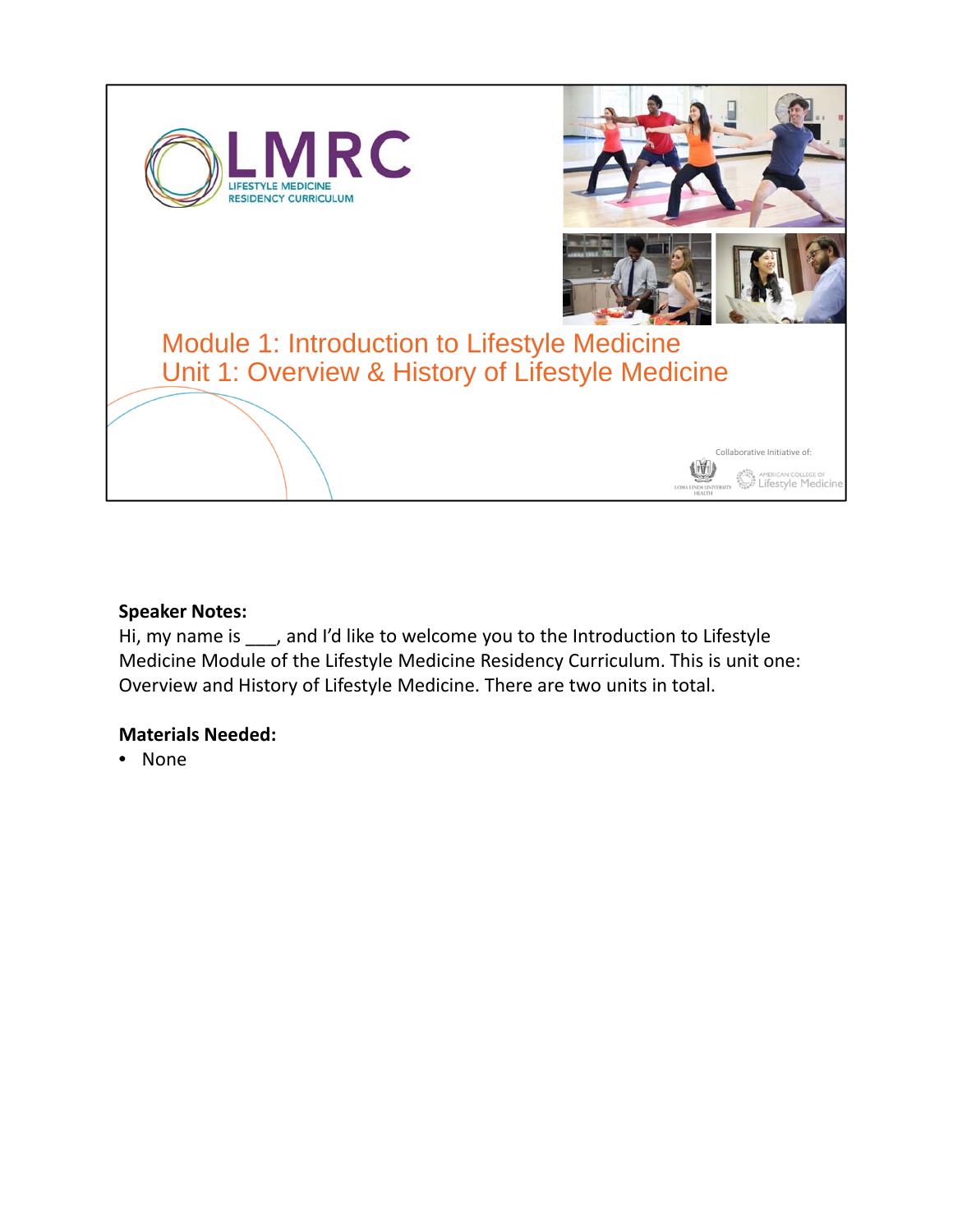

Today, we will be covering the following objectives:

- Defining lifestyle medicine and its six pillars
- Comparing and contrasting lifestyle medicine to other fields
- Describing the lifestyle medicine core competencies as identified by a national consensus panel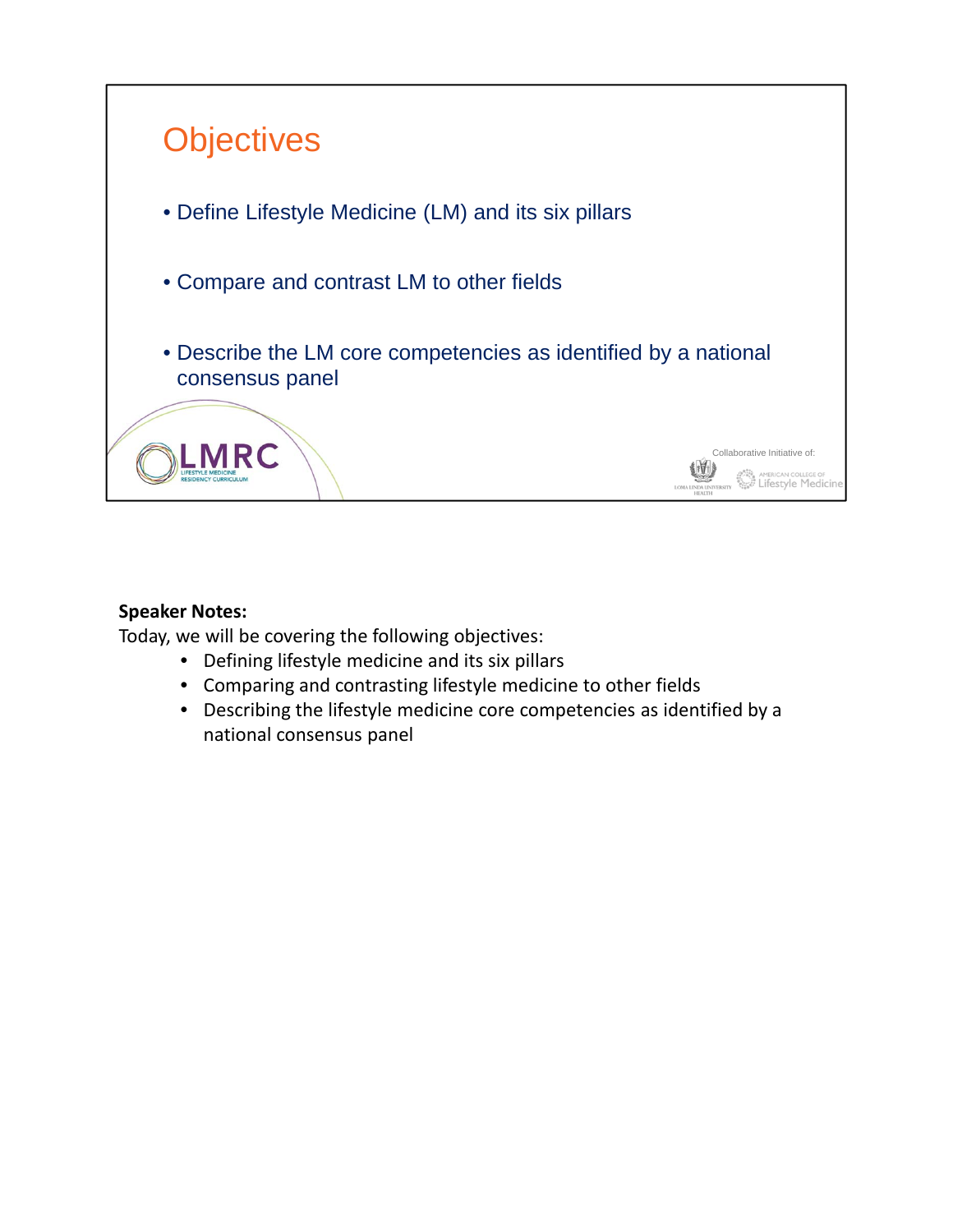

ACLM's six pillars of Lifestyle Medicine are healthful eating, physical activity, stress management, relationships, sleep, and tobacco cessation. These pillars are foundational to our long‐term health and wellness. There have been a variety of successful and well-known Lifestyle Medicine programs that have used some version of these six pillars to help guide participants. Let's take a look at a few of these programs before we go into more detail on defining each of the pillars.

### **Reference:**

American College of Lifestyle Medicine. (n.d.). What is Lifestyle Medicine? [PDF]. Retrieved from https://lifestylemedicineglobal.org/wp‐content/uploads/2018/08/What‐is‐Lifestyle‐Medicine‐English.pdf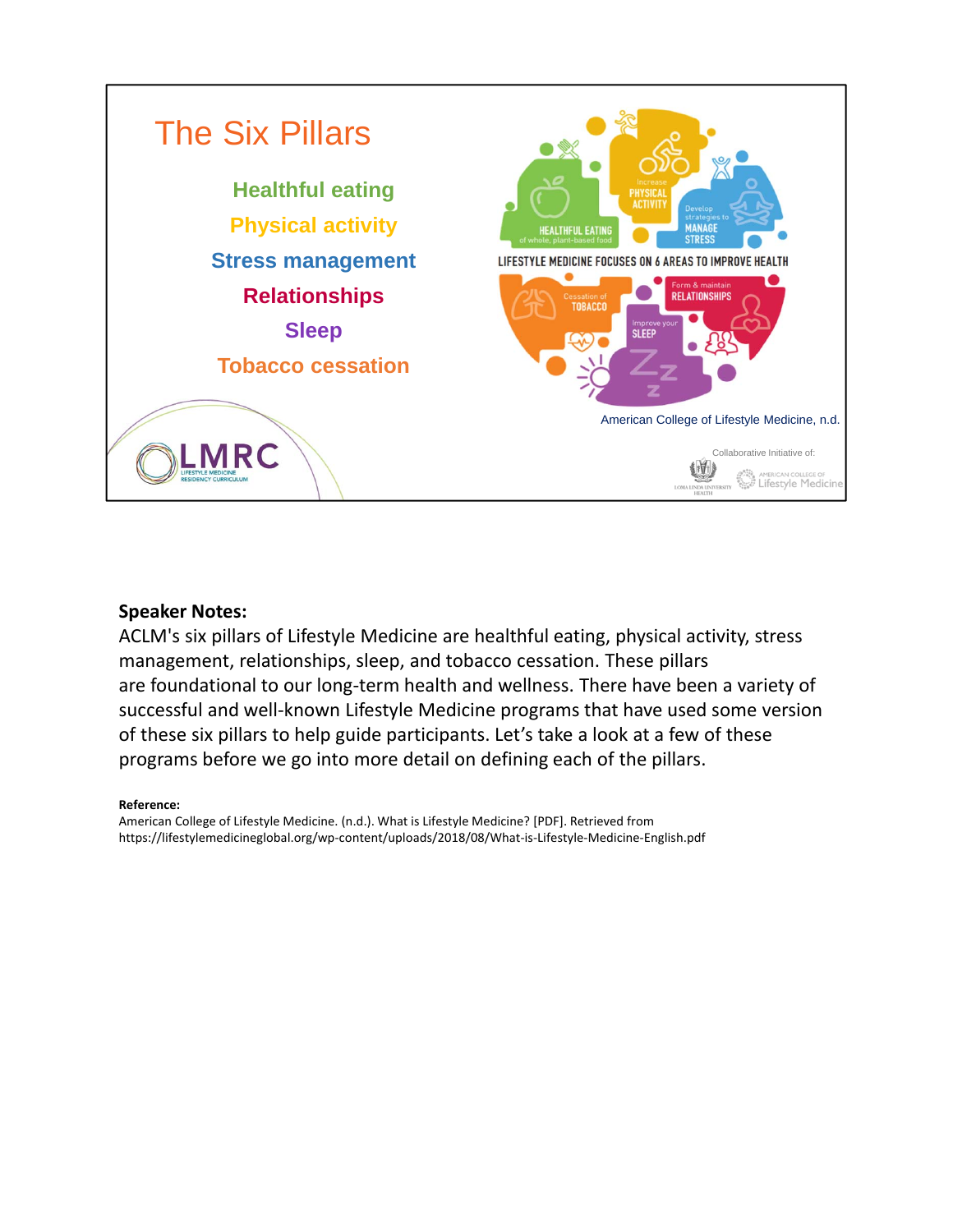

Now let's examine the six pillars more closely, starting with healthful eating of whole, plant‐ based food.

What is a whole food, plant-based diet? Well, whole foods are single ingredient foods as they exist in nature, so they are unprocessed or minimally processed. Plant‐based, in its broadest sense, means that more than 95% of one's calories is coming from fruits, vegetables, whole grains, and legumes.

The Blue Zones Project, conducted by Dan Buettner of National Geographic, went around the world to identify the regions with the greatest number of centenarians. A common theme was that 95% of their diet was plant-based diet among these regions. In the U.S., we do not live in an environment that encourages a >95% plant‐based diet as the default diet. For many, and for patients that have not yet met their health goals in particular, complete abstinence is easier than perfect moderation, and a 100% plant‐based diet is often recommended. Remember, being more than 95% plant‐based would mean less than 100 calories/day coming from animal‐based sources… this is quite minimal.

#### **Reference:**

Buettner, D. (2008). *The Blue Zone: Lessons for Living Longer From the People Who've Lived the Longest*. Boone, Iowa: National Geographic Books.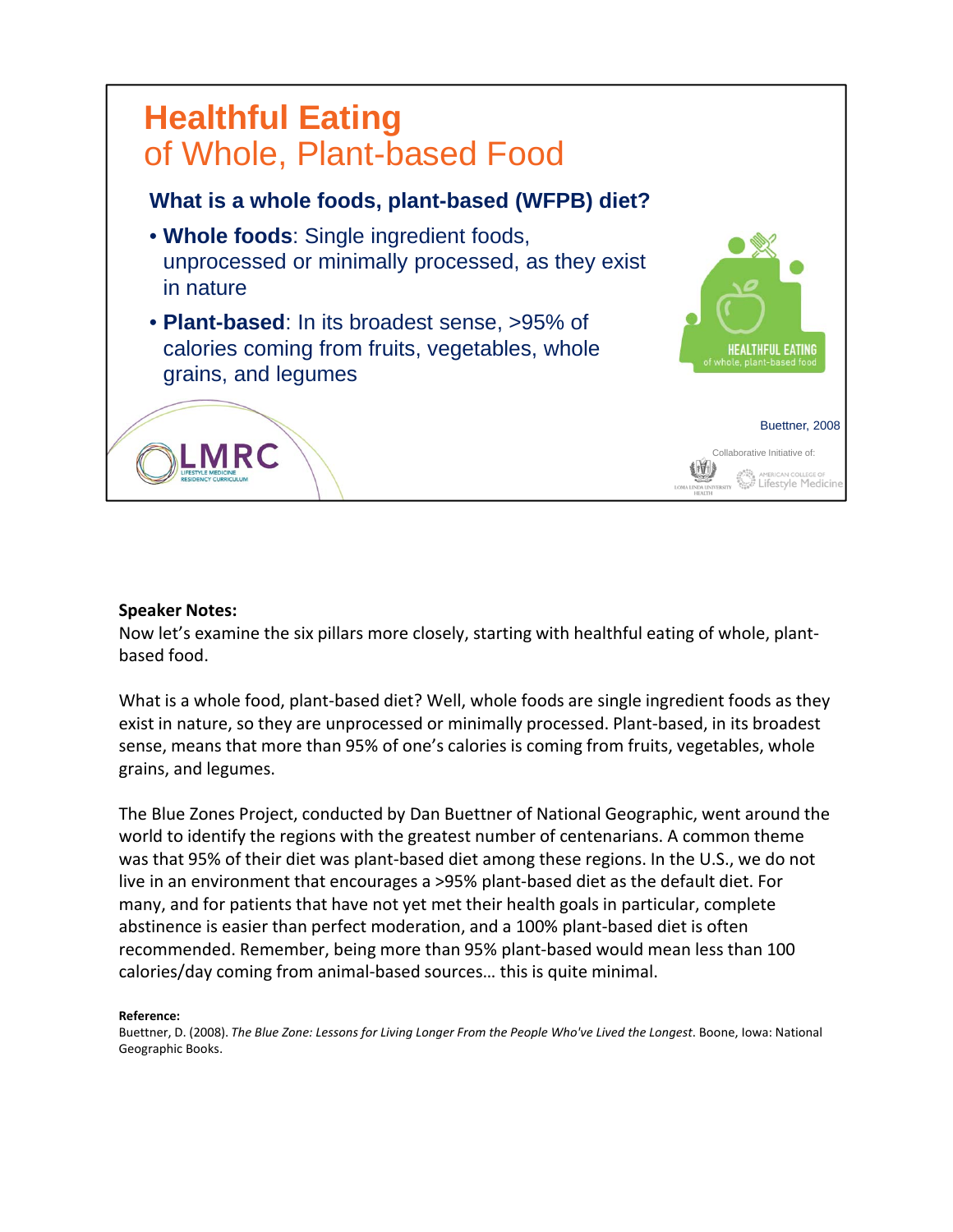

Now let's look at the next pillar: increase physical activity. In this instance, physical activity refers to aerobic, strength, flexibility, and balance. It's also the the opposite to SITTING. It is still harmful to your health to be sedentary, even if you go out and run for an hour. It is important to incorporate movement regularly throughout the day. Sitting is the new smoking. Remember, movement isn't just about exercise; it's about your ability to make it through whatever life is asking of you.

### **Reference:**

American Heart Association. (2018, April 18). Endurance exercise (aerobic). Retrieved from https://www.heart.org/en/healthy‐ living/fitness/fitness‐basics/endurance‐exercise‐aerobic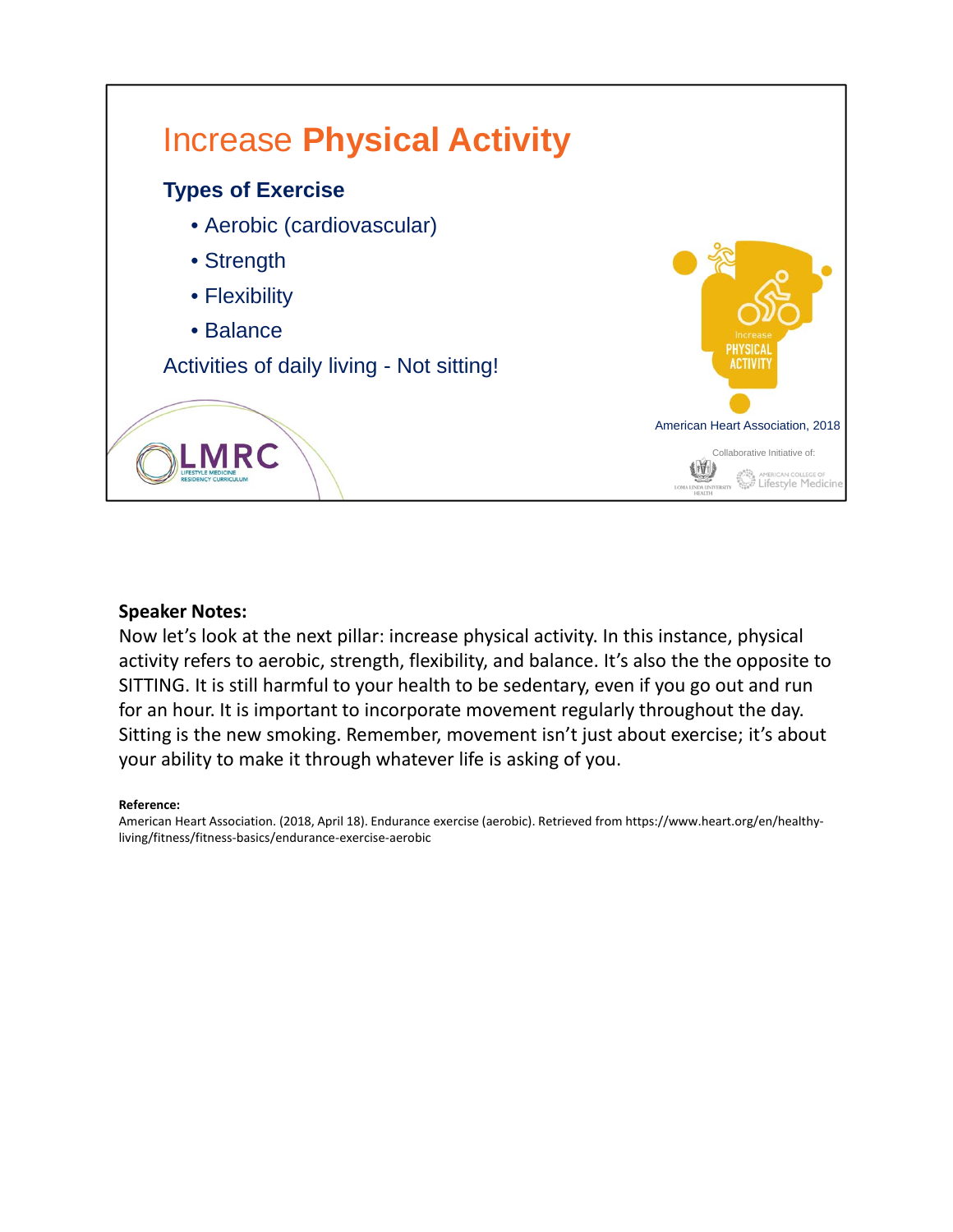

The third pillar is sleep. Talking with patients about sleep gives huge insights into their life as a whole. The science behind the value of 7‐9 hours of sleep every night is significant and growing. This is hard to do as a resident. Think about the craziness of how people brag about how long they have been awake without sleeping. Many are actually proud of it. It's common to hear things like, "I can make it on five hours of sleep a night." It may feel that way, but the science says that if you limit sleep consistently, you're harming yourself in the long run. Bragging about sleeping less than seven hours per night is a bit like bragging about smoking. If someone is struggling with sleep, it almost always has to do with stress, and can be a good indication of how someone is managing their stress. The two are separate, but very interconnected. It is common to look at the physical aspects of sleep hygiene, such as a dark room, cool temperature, and so on, but it is also key to focus on stress management.

#### **Reference:**

National Sleep Foundation. (n.d.). How much sleep do we really need? Retrieved from https://www.sleepfoundation.org/excessive‐sleepiness/support/how‐much‐sleep‐do‐we‐really‐need